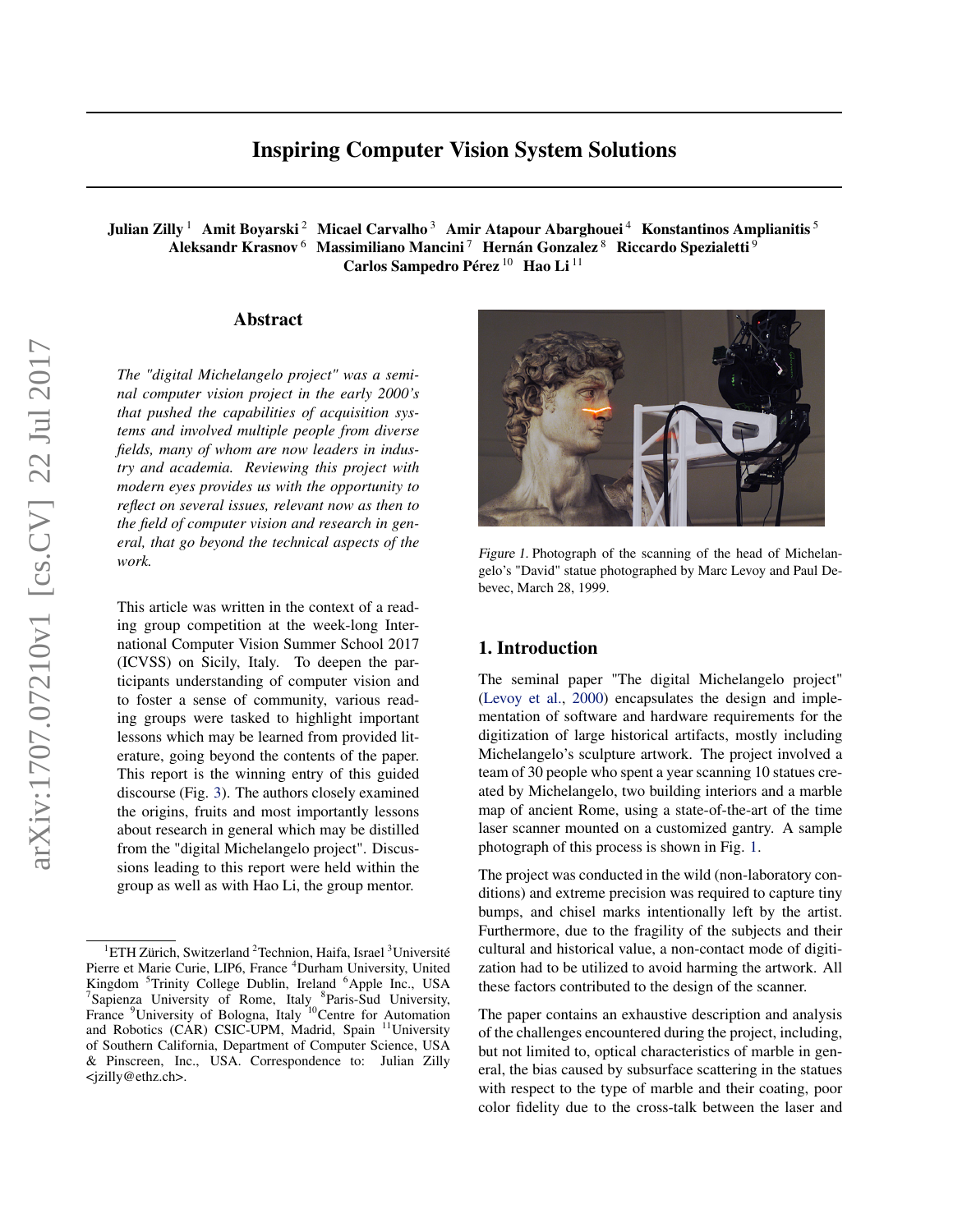the broadband luminaire, configuration of the gantry and the scan head, deflection of the gantry during panning and tilting, alignment of the scans, and other software and hardware issues alike.

Calibration was performed in six pre-planned stages to ensure accuracy and repeatability of the system. During the post-processing step, range scans had to be manually aligned by the users, which in the end proved to be very time-consuming. Acquired color information was mapped onto the mesh after correcting for the ambient illumination, distortions, chromatic aberration, and radiometric effects. Every color associated with a mesh vertex was converted to reflectance through deshading. Then, when different color images were captured for a vertex, the reflectance would blend following a series of predefined rules. Additionally, due to the system's restrictions with respect to time, special measures were put in place to handle the large amount of collected data (two billion polygons and 36 gigabytes for the statue of David alone). Incredible care in planning and preparation helped in the realization of the project, and the encountered challenges have paved the way to new directions in research.

## 2. Computer vision - a journey from past to future

With the advent of deep learning, it is easy to forget that algorithms tell only half the story of computer vision. The other half is told by sensors, which provide a bridge between the real and the digital world. Indeed, the term "machine vision" refers both to the ability of a machine to assign meaning to an image, as well as to its ability to acquire this image.

This versatility of machine vision systems is manifested in both new modalities captured such as hyperspectral and light field imaging [\(Chang,](#page-3-0) [2003;](#page-3-0) [Ng et al.,](#page-4-0) [2005\)](#page-4-0), and in new active and passive acquisition methods such as LIDAR [\(Schwarz,](#page-4-0) [2010\)](#page-4-0) and Dynamic Vision Sensors [\(Lichtsteiner](#page-4-0) [et al.,](#page-4-0) [2008\)](#page-4-0). The 3D scanning system described in [\(Levoy](#page-4-0) [et al.,](#page-4-0) [2000\)](#page-4-0) is an example of such a system. In years past, it has inspired an astonishing number of engineering efforts to gain more precise sensors for vision tasks.

Works like [\(Levoy et al.,](#page-4-0) [2000\)](#page-4-0) can be considered part of the classical computer vision canon, relying heavily on the classical sciences. One could ask what the role of geometry and physics is in the emerging age of data-based computer vision. Apart from the apparent need for acquisition systems to provide high quality datasets, it is important to remember that developing such systems provides us not only with the mechanism to acquire high quality data, but also with a better understanding of the physical world which in turn can be used to simulate such data.

For decades, computer vision has followed a bottom-up approach, trying to devise models that capture exact interactions between vision systems and the physical world. Despite the inability of such models to provide state-of-the-art results on par with human capabilities, they can be leveraged to support newer techniques through their integration in machine learning pipelines. This leads us to the encouraging thought that many of the models developed by the previous generation of researchers will not fall into oblivion.

### 3. Roots of the paper

In science we often remind ourselves that we are standing on the shoulders of giants. With this in mind, we would like to shed some light on the sources, the influences that inspired "The digital Michelangelo project" [\(Levoy et al.,](#page-4-0) [2000\)](#page-4-0), around which this report is centered. If we make the analogy that the mentioned paper is the very trunk of a tree, this report aims to uncover both the roots which made the trunk possible as well as the leaves which have originated from the trunk, respectively.

Roots: The ideas that have most influenced the digital Michelangelo project work [\(Levoy et al.,](#page-4-0) [2000\)](#page-4-0) cover solutions and approaches to various problems that naturally arose in the course of the project. A visualization of the main ideas that influenced the digital Michelangelo project paper is depicted in Fig. [2a](#page-2-0) based on the literature cited in the paper.

Starting out with scanning large marble statues, object models had to be created from multiple views [\(Beraldin](#page-3-0) [et al.,](#page-3-0) [1997\)](#page-3-0). To ensure a realistic rendering later on, high quality textures had to be synthesized [\(Bernardini et al.,](#page-3-0) [2000\)](#page-3-0). Likewise, new techniques were developed to register data as points and work with these new data structures [\(Johnson & Hebert,](#page-3-0) [1997;](#page-3-0) [Rusinkiewicz & Levoy,](#page-4-0) [2000\)](#page-4-0). Other interesting hurdles to overcome were dealing with large amounts of data [\(Pulli,](#page-4-0) [1999\)](#page-4-0) and planning how to acquire data intelligently [\(Maver & Bajcsy,](#page-4-0) [1993;](#page-4-0) [Pito,](#page-4-0) [1996\)](#page-4-0).

Additionally, very specific real-world challenges had to be overcome such as the modeling of weathered stone [\(Dorsey](#page-3-0) [et al.,](#page-3-0) [2006\)](#page-3-0) and camera calibration [\(Heikkila & Silven,](#page-3-0) [1997\)](#page-3-0).

As we will lay out in the remainder of this report, many of these problems and their initial solutions provided a fertile ground for exciting new research directions.

#### 4. Leaves of the paper

Branching off from the digital Michelangelo project [\(Levoy](#page-4-0) [et al.,](#page-4-0) [2000\)](#page-4-0), a variety of interesting research directions emerged.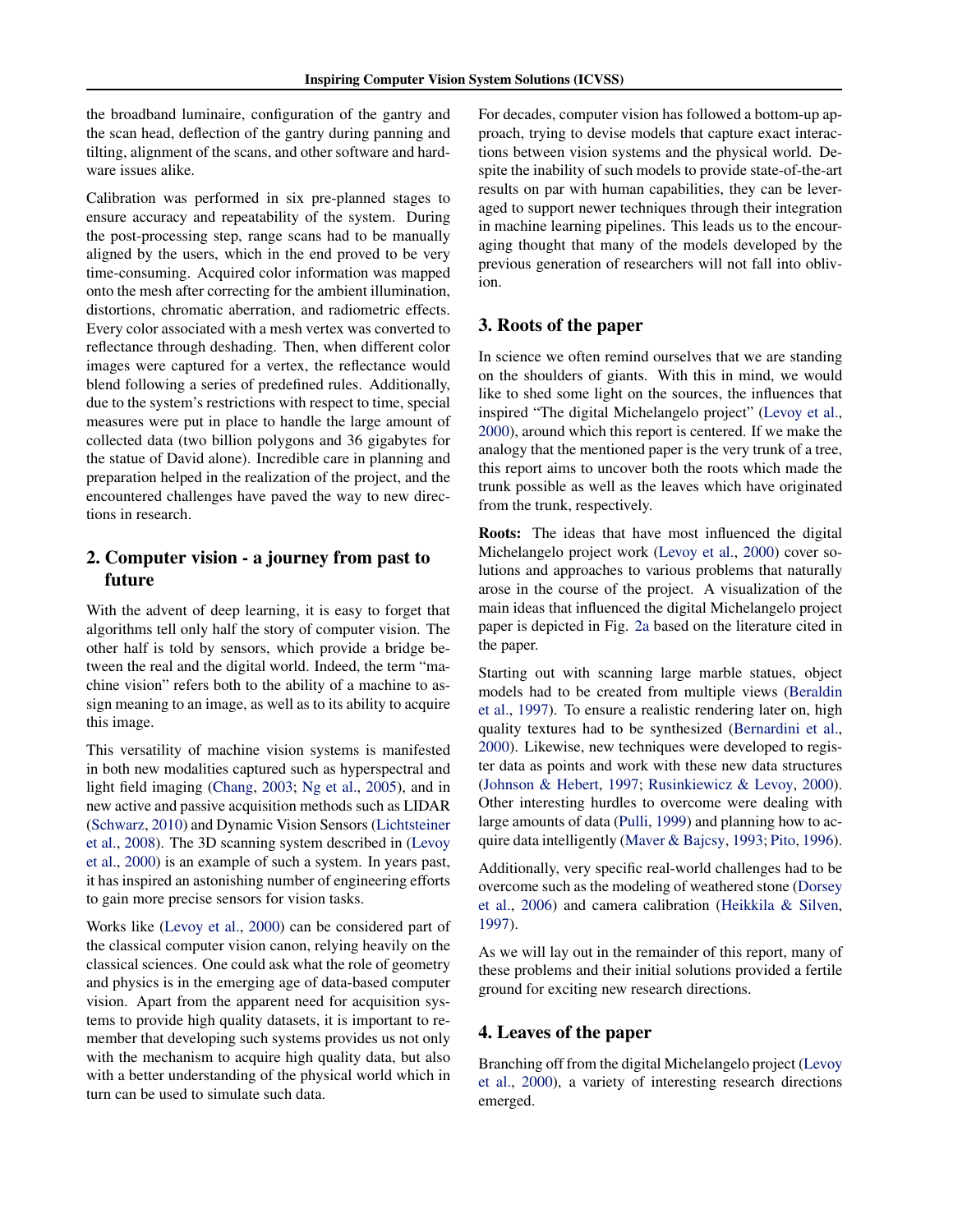<span id="page-2-0"></span>

Figure 2. Visualization of abstract themes present in the roots and leaves of provided paper. Subfigure a) showcases the main themes of the papers cited in the seminal work [\(Levoy et al.,](#page-4-0) [2000\)](#page-4-0) which this report starts out with. Subfigure b) highlights the abstract themes and titles of most of the papers citing the mentioned seminal work. Illustrations were created using VOSViewer [\(Van Eck & Waltman,](#page-4-0) [2010\)](#page-4-0). (Best viewed in color)

Point-based computer graphics: As one of the early works, the digital Michelangelo project pioneered the usage of point clouds to align acquired scans. Since then, an active research community has developed that has improved upon many of the original techniques such as a more recent work on 3D point-based image fusion [\(Keller et al.,](#page-4-0) [2013\)](#page-4-0).

Large scale data acquisition and processing: Acquiring high-quality data oftentimes sets the stage to overcome difficult challenges in computer vision and other disciplines. In this spirit, they clearly demonstrated the ability to both acquire and compute a large amount of data. Similarly, the published data of the scanned statues enabled many future works. This has set a positive example for later datasets published in the field, e.g. [\(Scharstein et al.,](#page-4-0) [2014\)](#page-4-0).

Demonstrating the feasibility of difficult vision projects: Lastly, we would like to make the point that by overcoming the many challenges associated with such a demanding project, similar moon-shot endeavors are encouraged. Likewise, the challenging task they attacked in the year 2000 has since been partially re-addressed with more advanced methods and/or less specialized sensors as shown in [\(Pradeep et al.,](#page-4-0) [2013\)](#page-4-0).

Figure 2b illustrates the main ideas of works citing the discussed digital Michelangelo project. It is interesting to note that the keywords "Cloud", "Descriptor" and "Tomography" appear prominently in these works. This serves to illustrate the previous argument that many different types of works have a connection and are at least partially made possible by the discussed paper.

Finally, there is also a lot of engineering value to this oneof-a-kind project, overcoming issues unique to the domain and precision level of its task. Particularly laudable were the proper documentation of solutions at detail level which allows for result reproduction and the upfront mentioning of difficulties and issues.

## 5. Discussion

Taking the digital Michelangelo project as a successful example of a large-scale computer vision project, we would like to extract some key insights that can potentially aid us in conducting similarly successful large-scale projects in the future.

We hypothesize that the work in the referenced project was only achievable in this form as research conducted within academia and that a similar effort may be less likely to occur in industry. Academia provides several conditions that are highly conducive to work on challenging projects such as this one [\(Levoy et al.,](#page-4-0) [2000\)](#page-4-0), which do not directly translate into financial returns in the future. On the other hand, large-scale research projects in industry may also have a similar impact if financial rewards can be expected upon their successful completion.

From the authors' perspective, large endeavors such as the Michelangelo project [\(Levoy et al.,](#page-4-0) [2000\)](#page-4-0), have the potential to move the field of computer vision forward, as well as to motivate researchers from diverse fields to work on problems that may contribute to future breakthroughs. We pose the hypothesis that the productive struggle exemplified by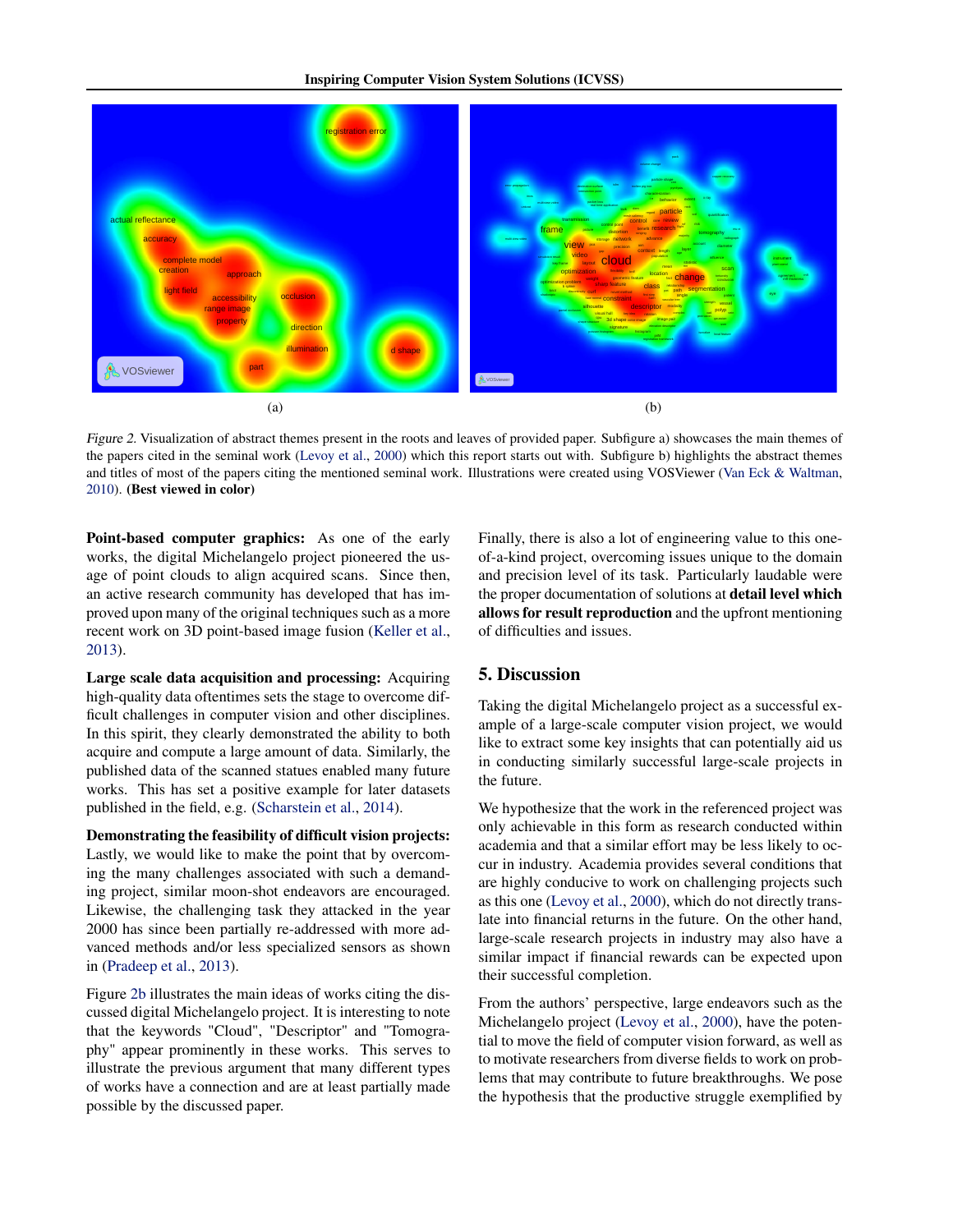<span id="page-3-0"></span>

Figure 3. Award ceremony of reading group participants with the organizer and creator of the reading group competition, Professor Stefano Soatto (right).

the "digital Michelangelo project" can be described by the theory of "Productive Failure" [\(Kapur,](#page-4-0) [2008\)](#page-4-0). We believe that similar large scale projects may, in the same way, lead to leaps in what will be possible in the future. To this end, we briefly discuss three topics which have the potential of making a profound impact:

- Autonomous driving: Perception for self-driving cars is naturally associated with intriguing challenges within the context of computer vision. Reliable, accurate scene "understanding" with useful representations for action are of utmost importance in this context.
- Virtual and augmented reality: Creating computer generated experiences is associated with other types of research opportunities. Virtual and augmented reality environments require a very realistic or appealing visualization mechanism. Likewise, interactivity in such settings will be a key component in the future. A moon-shot project proposed in this area is the idea of "digital human teleportation" with early results shown in [\(Saito et al.,](#page-4-0) [2016\)](#page-4-0).
- Bridging the gap between vision and other data modalities: In the recent past, such techniques have migrated to other disciplines and problem settings. A recent well-known case for successful interaction between different modalities is the Visual Question Answering task (Antol et al., 2015) which combines textual and visual information.

Again, all three of the mentioned aspiring goals for the field share the characteristic of being practical and being a stepping stone to several unsolved research questions.

### 6. Conclusion

Comprehensive, interdisciplinary field research has pushed the envelope of what is possible in computer vision and improved the state of the art for many problems. The ramifications of such projects not only open new possibilities of research, but often also bring new technologies to society.

The "digital Michelangelo project" presented a richly detailed effort towards a solution to the problem of digitalization under certain constraints. It had a large impact on many fields of research, and important lessons can be distilled from it and it may be regarded as an archetype of productive struggle in science.

Acknowledgements: We are very grateful to Stefano Soatto who initiated the organization of the group work of which this report is a result.

### References

- Antol, Stanislaw, Agrawal, Aishwarya, Lu, Jiasen, Mitchell, Margaret, Batra, Dhruv, Zitnick, C. Lawrence, and Parikh, Devi. Vqa: Visual question answering. In *International Conference on Computer Vision (ICCV)*, 2015.
- Beraldin, J-A, Cournoyer, Luc, Rioux, Marc, Blais, François, El-Hakim, Sabry F, and Godin, Guy. Object model creation from multiple range images: acquisition, calibration, model building and verification. In *3-D Digital Imaging and Modeling, 1997. Proceedings., International Conference on Recent Advances in*, pp. 326–333. IEEE, 1997.
- Bernardini, Fausto, Martin, Ioana M, and Rushmeier, Holly E. *High-quality texture synthesis from multiple scans*. IBM TJ Watson Research Center, 2000.
- Chang, Chein-I. *Hyperspectral imaging: techniques for spectral detection and classification*, volume 1. Springer Science & Business Media, 2003.
- Dorsey, Julie, Edelman, Alan, Jensen, Henrik Wann, Legakis, Justin, and Pedersen, Hans Kohling. Modeling and rendering of weathered stone. In *ACM SIGGRAPH 2006 Courses*, pp. 4. ACM, 2006.
- Heikkila, Janne and Silven, Olli. A four-step camera calibration procedure with implicit image correction. In *Computer Vision and Pattern Recognition, 1997. Proceedings., 1997 IEEE Computer Society Conference on*, pp. 1106–1112. IEEE, 1997.
- Johnson, Andrew Edie and Hebert, Martial. Surface registration by matching oriented points. In *3-D Digital Imaging and Modeling, 1997. Proceedings., Interna-*